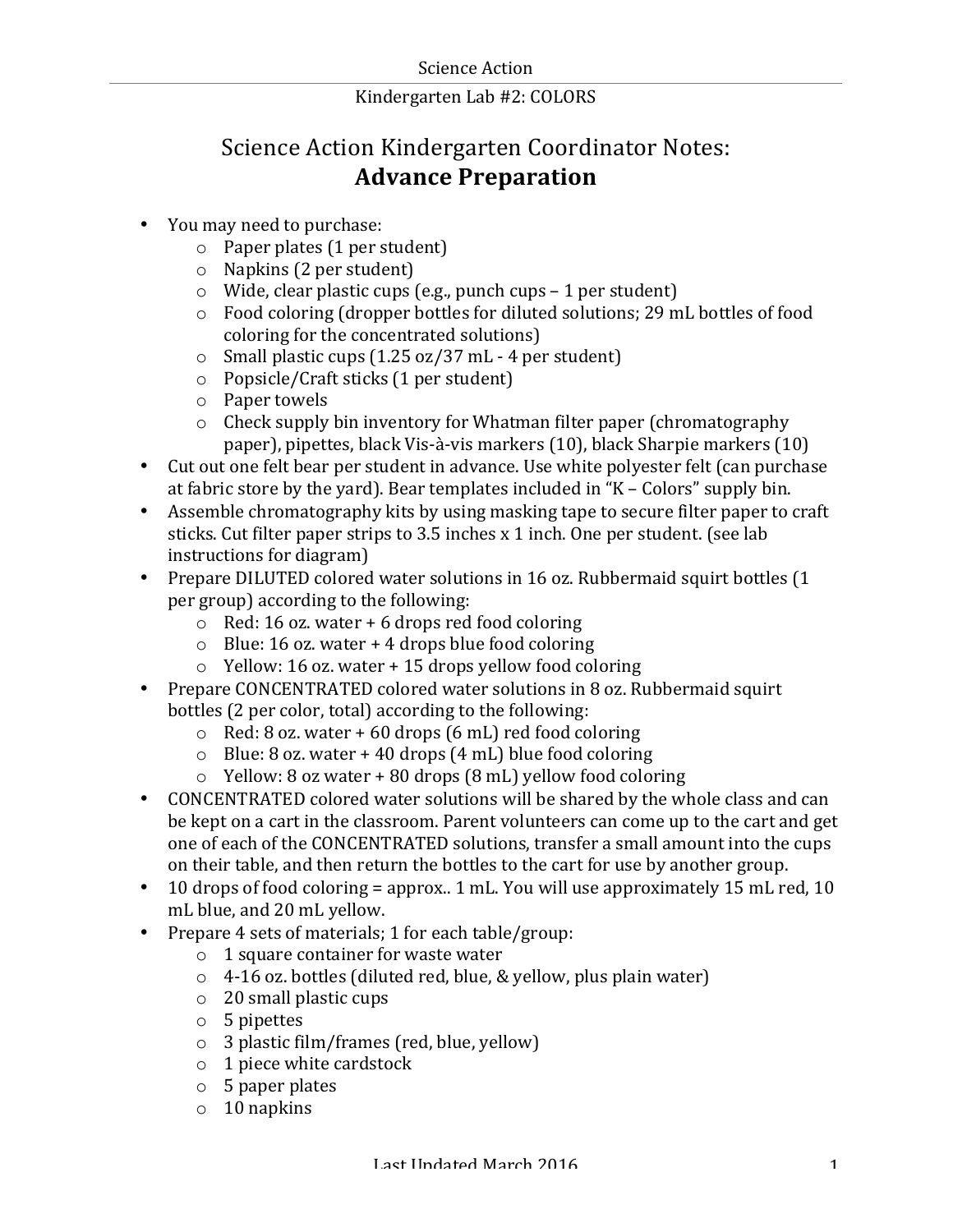- $\circ$  5 large plastic cups
- $\circ$  5 chromatography sets (filter paper attached to craft stick)
- o 1-2 black Vis-à-vis markers
- $\circ$  5 felt bears
- $\circ$  1 sample bear
- $\circ$  1-2 black Sharpie markers
- Put everything needed on a cart in the PTSA room.
- Encourage parents to wear shirts in solid primary colors or tie-dye shirts on lab day.
- In each classroom, break into 4 groups; each group with 1 parent volunteer  $& 4-5$ students.
- On lab day, between classes:
	- o Dry small & large plastic cups to reuse for next class
	- $\circ$  Dry square waste water bins
	- $\circ$  Replenish materials for each station:
		- $\blacksquare$  Felt bears (5)
		- $\blacksquare$  Plates (5)
		- $\blacksquare$  Napkins (10)
		- $\blacksquare$  Pipettes (5)
		- $\blacksquare$  Chromatography paper/craft stick sets (5)
	- $\circ$  Check small & large cups may need to replenish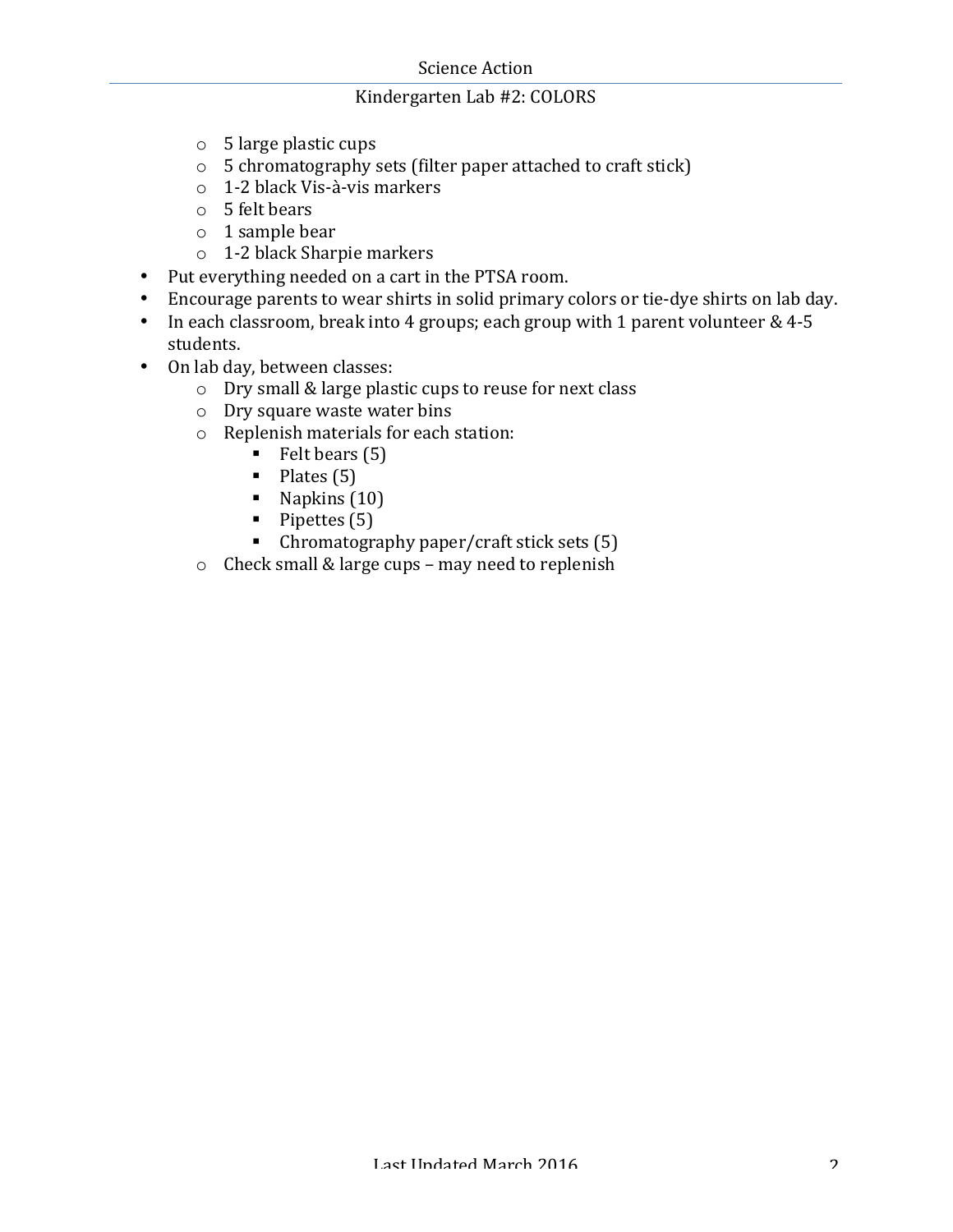#### **Science Action**

#### Kindergarten Lab #2: COLORS

## **OBJECTIVE**

Students will:

- Learn about primary and secondary colors
- Have the opportunity to mix primary colors to make secondary colors
- See how colors can be separated by the use of paper chromatography
- Practice mixing primary colors to make secondary colors while making a "tie-dye" bear to take home

#### **MATERIALS PER GROUP**

## **Activity #1: Mixing Primary Colors**

- Cellophane sheets in cardboard frames (red, blue, yellow)
- White cardstock
- Clear small plastic cups  $(20 4/\text{student})$
- Diluted color solutions (red, blue, yellow) in squirt bottles
- Pipettes  $(5 1/\text{student})$  *KEEP FOR ACTIVITY 3*
- Foam plates or plastic-coated paper plates  $(5 1/\text{student})$  *KEEP FOR ACTIVITY 3*
- Napkins  $(5 1/\text{student})$
- Container to collect waste water

# Activity #2: Separating Colors (Chromatography)

- Plain water in squirt bottle
- 4" Tall Plastic cups  $(5 1/\text{student})$  WIPE & KEEP FOR ACTIVITY 3
- Chromatography sets  $(5 1/\text{student} \text{filter paper}$  taped to craft stick)
- Black Vis-à-vis markers  $(2)$

## **Activity #3: Making a Tie-Dye Bear**

- Plates from Activity 1
- White felt bears  $(5 1/\text{student})$
- Concentrated color solutions (red, blue, yellow) 2 per color to share with class
- Plastic cups from Activity  $2$  need 3 per group to share concentrated colors
- Pipettes from Activity  $1(5 1/\text{student})$
- Black Sharpie markers (2)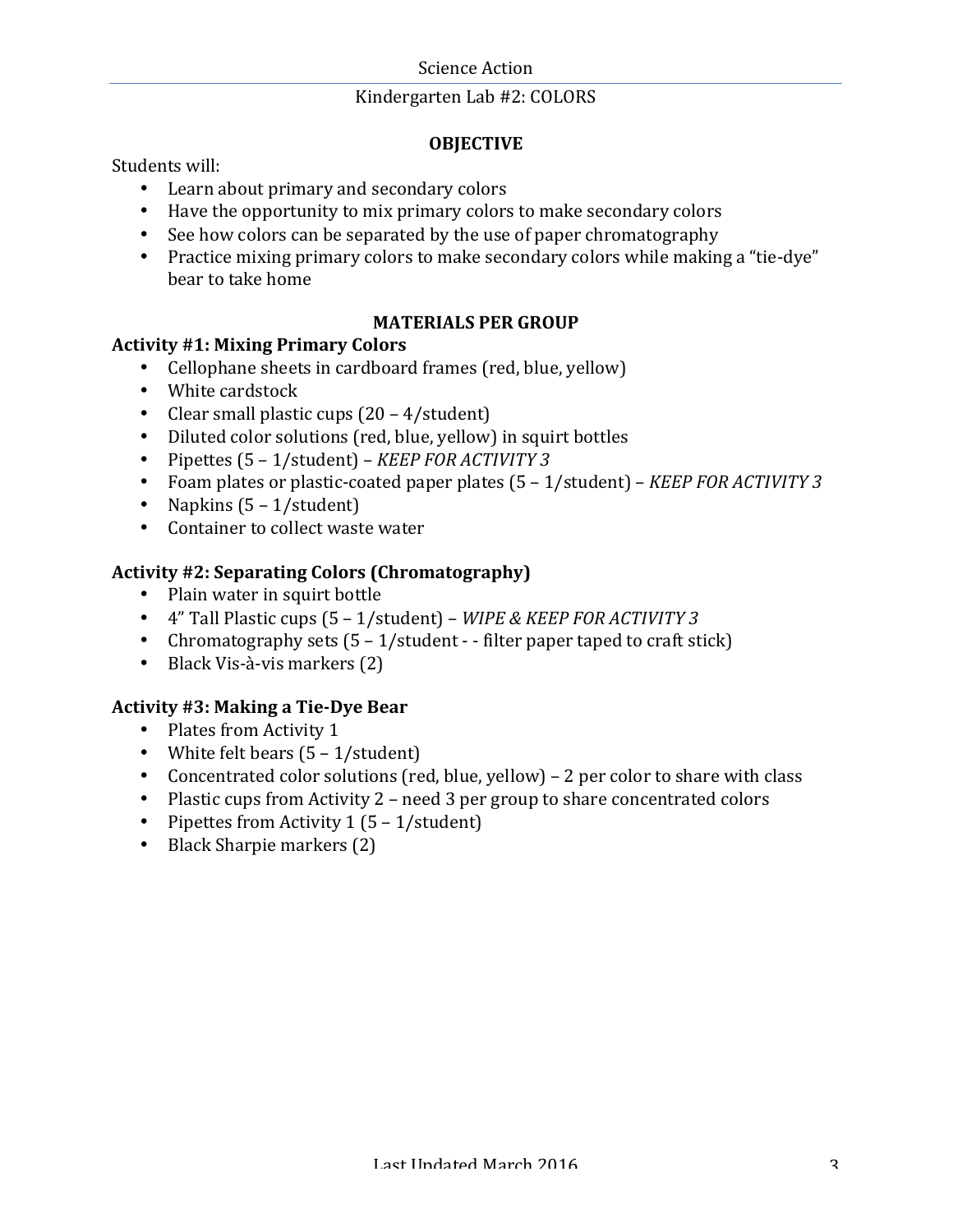# **INTRODUCTION** (*Coordinator addresses the whole class*)

- Do any of you like to mix colors together and see what you get?
- Today we will learn about primary and secondary colors.
- Primary colors are colors that cannot be made by mixing other colors together.
- Can anyone raise their hand and tell us how many primary colors there are? (3)
- Raising your hand again, can anyone tell us the name of one of the primary colors? (*red, blue, yellow*)
- Secondary colors are colors that are made by mixing two of the primary colors together. In the first part of our lab, we will explore what colors we get when we mix the primary colors.
- There is just one important rule in our science lab today: please be careful with the colors because they can stain our skin and our clothes.

*Break into 4 groups of 4-5 students.*

## **ACTIVITY #1: PRIMARY COLORS -**Learning the Primary Colors and Mixing the Primary Colors

Talk to the children about primary colors (review):

- How many primary colors are there? (3)
- What are the primary colors? (*red, blue, yellow*)
- Why are the three primary colors so special? (*They cannot be made by mixing other colors. Primary colors are used to make secondary colors.)*
- Can you name some secondary colors? (*orange, green, purple*)
- Today we will try some science experiments to see how the primary colors combine to make secondary colors.

## **Experiment 1:**

Show the kids the framed plastic sheets – use the white cardstock behind the frame to help see the color. Hand out a sheet of white paper and a scrap of each color (red, blue, yellow) to each child.

- Ask the kids what they think will happen if they combine the **red** and **blue** sheets.
- Once they have predicted, use the framed sheets to see if they are correct.
- Have the kids do this with their own sheets (the white paper helps to see the colors better).
- Emphasize each time that the plastic sheet colors are primary colors and the colors that result from the combinations are secondary colors.

## Repeat the process for **red and yellow**, and then for **blue and yellow**.

Collect the sheets and paper.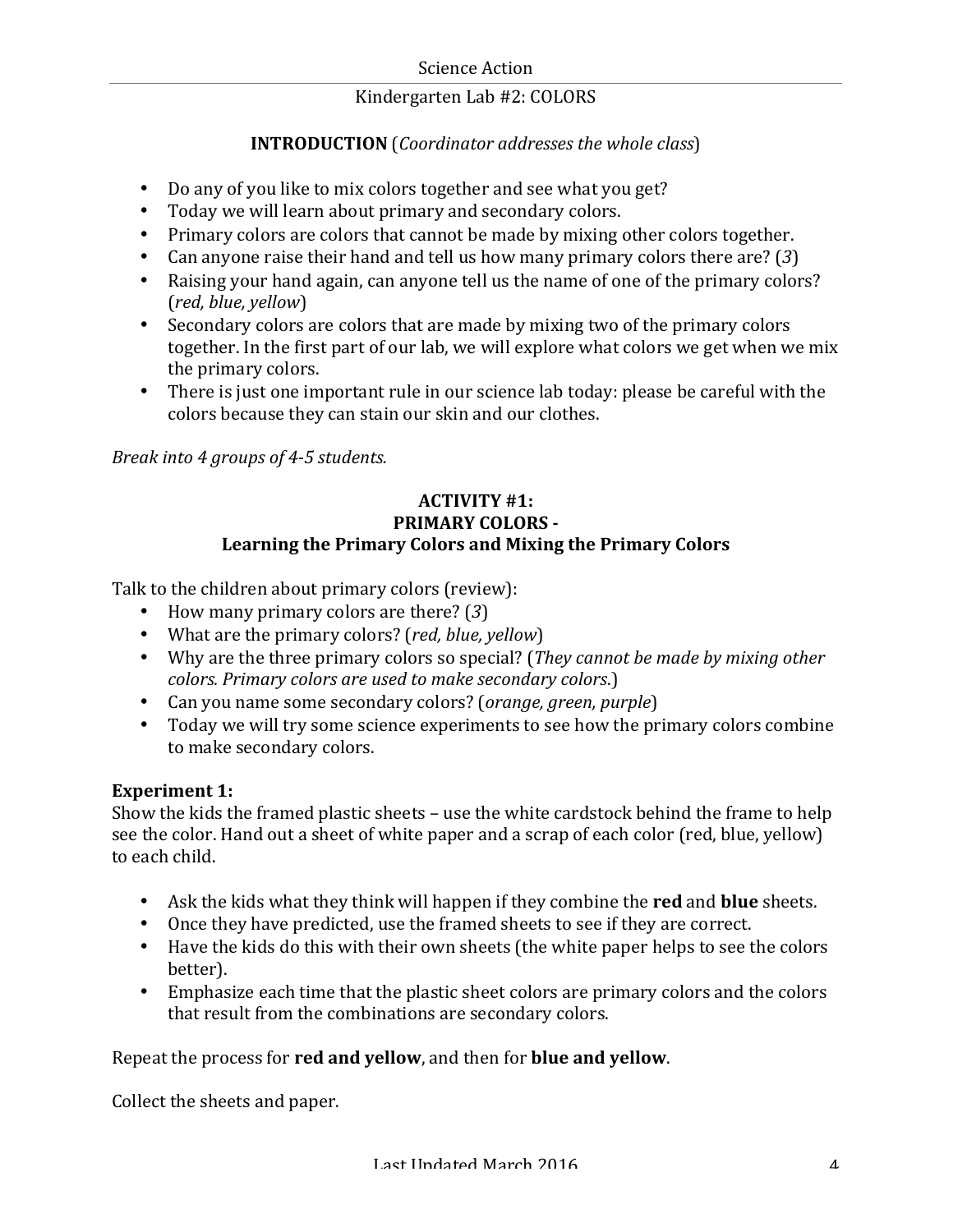#### Science Action

## Kindergarten Lab #2: COLORS

#### **Experiment 2:**

Give each child:

- $\cdot$  4 small cups
- 1 pipette (*keep for later*)
- 1 plate (*keep for later*)
- $\cdot$  1 napkin on top of the plate

Set out the waste bucket in the middle. **Next to you**, set up the diluted color solutions. Remind the kids that the colors will stain, and we need to be careful.

Show the kids how to use a pipette. (squeeze, put it in the color, let go to fill up, move to empty cup, squeeze out the color)

In each step, emphasize which are the primary and secondary colors.

Place a small amount of **red** colored water in one of each of the kids' small cups and some **blue** in a different cup. Ask them to predict what will happen when we mix the two. After predictions, ask them to use their pipette to suck up some red and place it in an empty cup, and then ask them to add some blue to it. Have them use the pipette to squeeze a small amount of purple onto the napkin (which should still be on top of the plate) so they can see the color. When you are finished, empty the purple solution into the waste container and quickly wipe out the purple cup with a paper towel. Keep the red and blue cups.

Place a small amount of **yellow** colored water in one of each of the kids' cups. Repeat the process for **yellow** + red. When finished, empty the orange solution into the waste container & quickly wipe out the orange cup with a paper towel.

Repeat the process for **yellow + blue**. When finished, empty the green solution into the waste container.

*Empty all color solutions into the waste container, collect the cups, and throw away the napkins.*

Point out that the color of the water in the waste container is black. The color black is a combination of many different colors mixed together.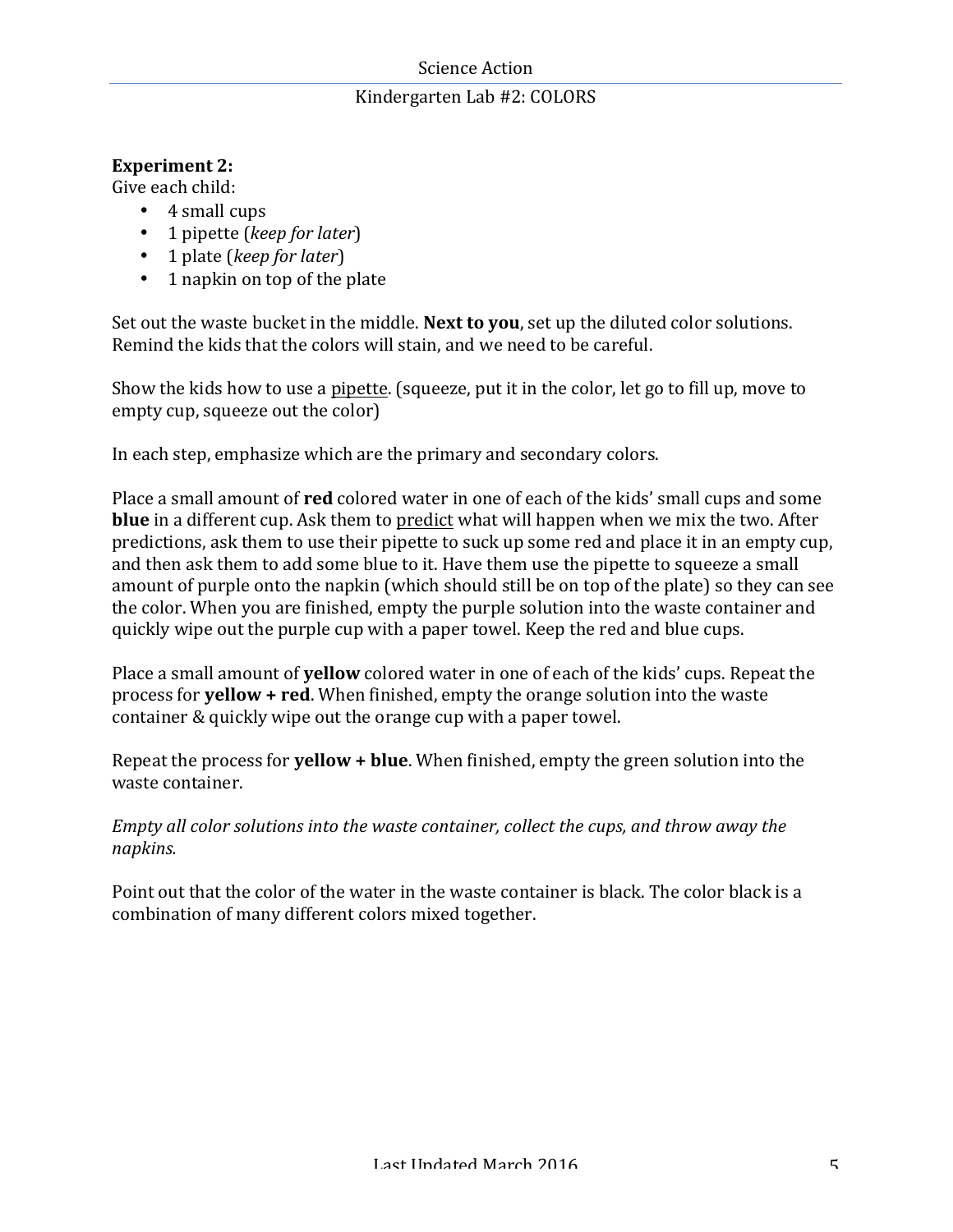## **ACTIVITY #2: SEPARATING COLORS (Chromatography)**

In the first two experiments, we mixed primary colors to get secondary colors. When we mixed them all, we got black (in the waste water container). Now we will try to take the color black and break it apart into some of the primary and secondary colors. We will do this using an experiment called chromatography.

- Write each child's name on the craft stick part of the chromatography set.
- Give each child:
	- o 1 Large plastic cup (*keep for Activity 3*)
	- $\circ$  1 Chromatography set
- You will also need:
	- $\circ$  2 black Vis-à-vis markers
	- $\circ$  the container of plain water
- Have each child draw a line using the Vis-à-vis markers, about 1" from the edge of the paper that is not attached to the craft stick (see diagram, below).
- Then have each child balance the stick on the rim of the cup and dangle the paper down into the cup.
- Carefully pour a small amount of water into the cup so that the water touches the bottom of the paper but does NOT reach the black line.
- Point out the line of water creeping up the paper through the black line.
- Tell the kids that we will now see how black separates into several different colors. The scientific name for this is called chromatography. In the last two experiments we combined primary colors to make secondary colors, but now we are separating black into the primary colors.
- When the water is near the top of the paper, have the kids remove the paper and allow it to dry.
- *Empty the water into the waste container and quickly wipe out the cups. Collect the markers.*